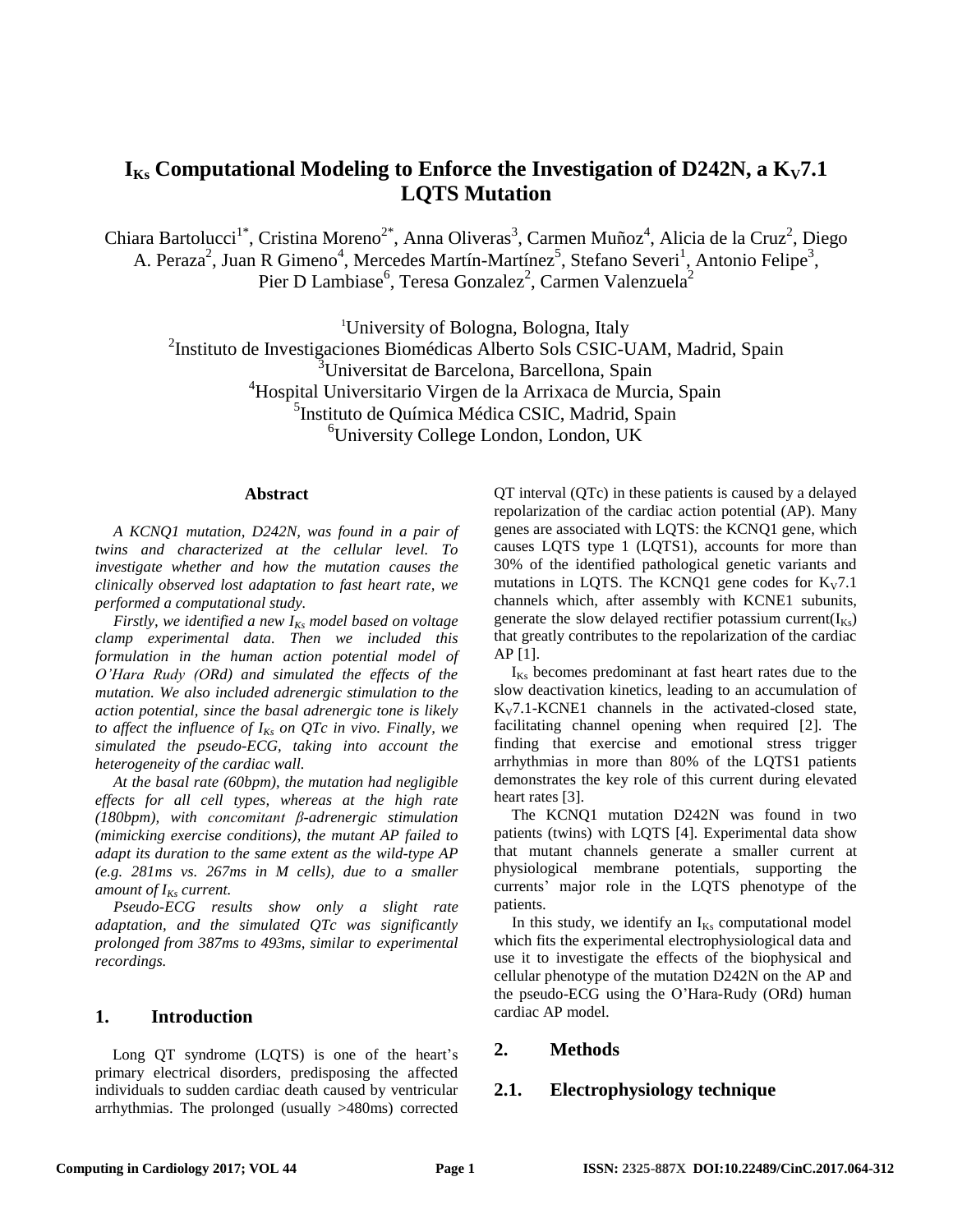Two 20-year-old dizygotic twins (one female and one male) were evaluated after presenting with episodes of syncope and one nocturnal seizure pre-diagnosis. Both twins were genetically examined and found to carry the KCNQ1 mutation D242N (chr11:2572053G>A, c.724G>A), localized in the exon 5.

To examine the D242N effects in the physiologically relevant  $K_v$ 7.1 channel complex, the wild type (WT)  $K_v$ 7.1 and the mutant D242N subunits were cotransfected with KCNE1.

Membrane currents were measured from transiently transfected COS7 cells using the perforated-patch configuration of the patch-clamp technique with amphotericin and recorded using an Axopatch 200B amplifier (Axon Instruments) as described in Moreno et al.'s 2015 work [5]. Currents were recorded at room temperature (21-23ºC) at a stimulation frequency of 0.03 Hz.

## **2.2. Computational analysis**

To evaluate the electrophysiological consequences of the D242N mutation at the cardiac AP level, we used the ORd human ventricular model [6]. We fitted a new  $I_{Ks}$ formulation, based on data obtained in WT and D242N channels for the steady state activation parameters  $(V<sub>h</sub>)$ and s, see followed equations) and the deactivation time constant (see Figure 2). Since the ORd  $I_{Ks}$  formulation includes a square value of the gating variable xs, its time constant was doubled with respect to the fitted experimental values. Finally, the activation time constant and maximal conductance were tuned to reproduce the voltage-clamp recordings of  $K_V$ 7.1 current in the presence of KCNE1, both in WT and mutant heterozygous conditions at room temperature (Figure 2), and to obtain, in WT, the same peak current during the AP as in the ORd original model.

The scaling factor Q10=3 [5] was used to scale the  $I_{Ks}$ time constant from room temperature (23°C) to physiological (36°C). The β-adrenergic stimulation was simulated according to the computational study of Severi et al. [8] by increasing I*Ks* (scaled by a factor of 2.66), I*CaL* (scaled by a factor of 1.5), and I*up* (scaled by a factor of 1.5)—and by manipulating the time constant. In order to speed up deactivation and slow down activation ([7-8]), the constant was decreased for negative potentials and increased for positive potentials (see Figure 2). The  $I_{Ks}$ formulation used in the AP simulations is:

$$
I_{\text{Ks}} = G_{\text{Ks}} \cdot K_{\text{sCa}} \cdot x_{\text{s}}^2 \cdot (V - E_{\text{Ks}})
$$
  

$$
G_{\text{Ks}} = \begin{cases} 0.0083 & \text{endo and } M \text{ cells} \\ 0.012 & \text{epi cells} \end{cases}
$$

$$
K_{sCa} = 1 + \frac{0.6}{1 + \left(\frac{3.8 * 10^{-5}}{[Ca^{2+}]i}\right)^{1.4}}
$$

$$
E_{Ks} = \frac{RT}{F} \cdot \ln\left(\frac{[K^+]_o + PR_{Na,K} \cdot [Na^+]_o}{[K^+]_i + PR_{Na,K} \cdot [Na^+]_i}\right)
$$

 $R = 8314$  *J*/kmol/K,  $T = 310$ °K,  $F = 96485$  coul/mol

)

$$
[K]_o = 4 \, \text{mM}, \quad [Na]_o = 140 \, \text{mM}, \quad PR_{Na,K} = 0.0367
$$

$$
\frac{dx_s}{dt} = \frac{x_{s\infty} - x_s}{\tau_s}
$$

$$
x_{s \in W T} = \sqrt{\frac{1}{1 + e^{\frac{-(V - 32.9)}{16.6}}}}
$$
  $\tau_{s W T} = 150 * e^{-\left(\frac{V}{100}\right)^2}$ 

$$
x_{\text{S}\infty \text{WT/D242N}} = \sqrt{\frac{1}{1 + e^{\frac{-(V - 40.8)}{20.7}}}}
$$

$$
\tau_{sWT/D242N} = 25 + \left(21 * e^{-\left(\frac{V-12}{70}\right)^2}\right)^{1.6}
$$

$$
\tau_{s \cdot \beta a dr} = \tau_s * (1 - 0.003 * (V - 12))
$$

**Single cell simulations.** Model differential equations were implemented in Matlab (Mathworks Inc., Natick, MA, USA) and solved with a variable-order solver (ode15s). Pacing at the same experimental frequencies was maintained until a steady state AP was reached, and the AP duration (APD) was measured as the interval between the AP upstroke and the 90% repolarization level  $(APD<sub>90</sub>)$ .

**Multicellular simulations.** A one-dimensional fiber  $(1.64 \text{ cm length})$  composed of 25 endo-, 30 M-, 50 midand 60 epi-cardial cells was simulated [9]. Midmyocardial cells were modeled with intermediate (between endo- and epi-) parameter values; the pseudo-ECG signal was computed upon pacing of the endocardial end of the tissue as previously described [10], using intracellular and extracellular conductivity of 2ms/cm and 8ms/cm, respectively.

Model equations were translated into cellML language in the COR environment, and monodomain equations were solved with Chaste Software [11].

## **3. Results**

#### **3.1. Electrophysiological results**

The patients' heterozygous conditions were mimicked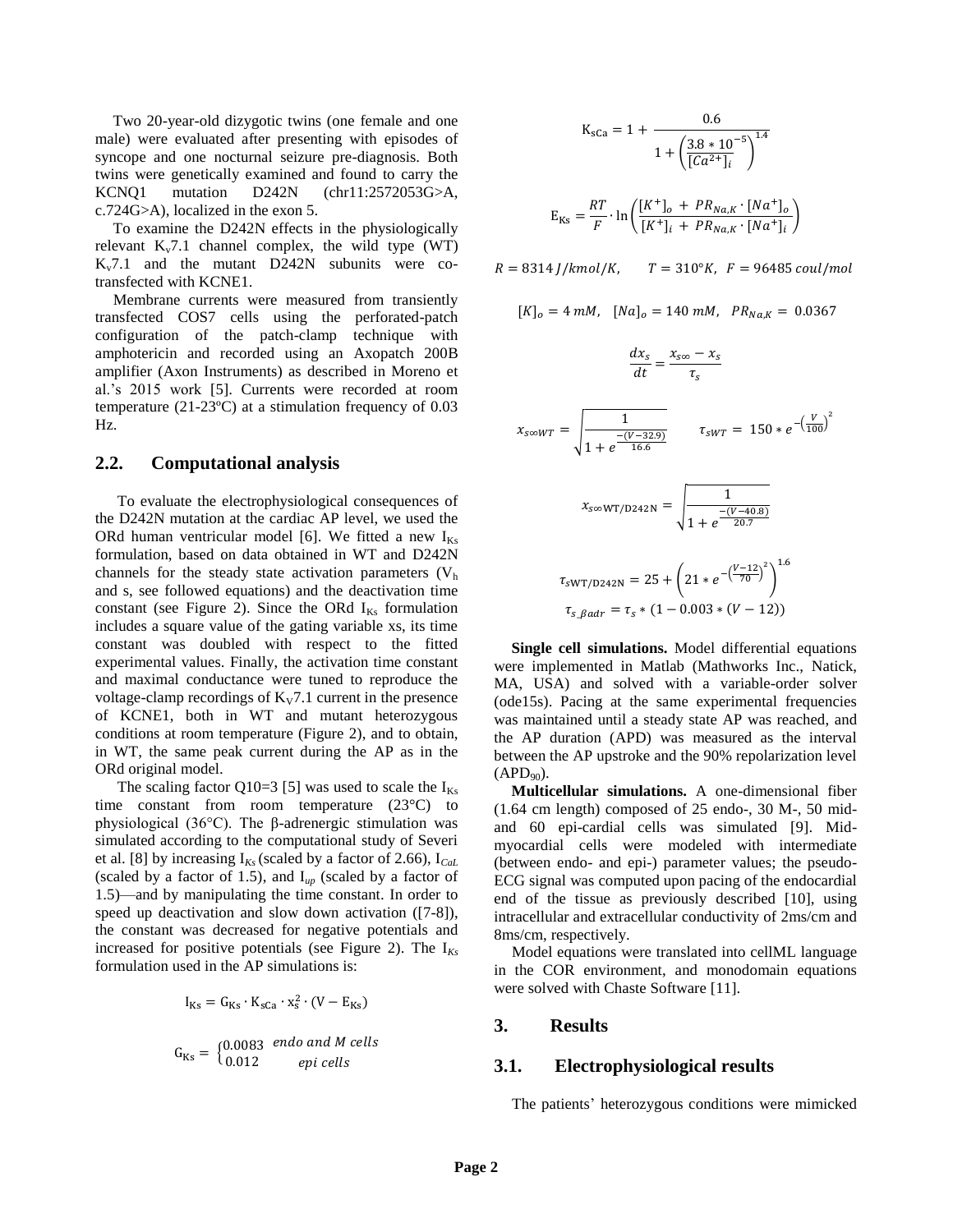by expressing 50% of the mutant channels.

Figure 1 (black) shows the experimental average of the WT and D242N traces obtained after applying the pulse protocol (shown at the top). The activation curves for mutant channels are mildly shifted toward positive potentials with respect to the WT channels. Additionally, the deactivation kinetics were faster for mutant channels than WT channels (313.8±89.2ms vs. 513.6±37.0ms, n=5/15, P<0.05) (Figure 2).



**Figure 1**. A: voltage clamp protocol; pulses were applied, in 10 mV-steps, from a holding potential of -80 mV to +100 mV. Tail currents were recorded at -50 mV for mutant and -40 mV for WT. B and D (black): Average WT and D242N current records. C and E (green): Simulated WT and D242N currents.

#### **3.2. Computational results**

The results of the  $I_{Ks}$  model identification based on the experimental data are shown in Figure 1, panels C and E.

The ORd human ventricular cell model with the new  $I_{Ks}$  formulation (see Methods) was used to examine the effects of the heterozygous condition on AP morphology in endocardial, epicardial, and M cells (only M cells are reported in Figure 3). At the basal rate (60bpm), the mutation had a negligible effect on all cell types. In contrast, at the higher rate (180bpm) with concomitant βadrenergic stimulation (mimicking exercise conditions) the mutant AP failed to adapt its duration to the same extent as the WT AP (e.g. 281 vs. 267ms in M cells, Figure 3, top panel) due to a smaller amount of  $I_{Ks}$  current (Figure 3, middle panel). The impaired rate adaptation exhibited by the mutant was also evident when the rate dependence curve was computed  $(APD<sub>90</sub>$  vs. pacing cycle length, changing the % of β-adrenergic stimulation: no βadr at CL=1000ms, 25% at CL=700ms, 50% at CL=500ms, 75% at CL=400ms and 100% at CL=333ms) (Figure 3, bottom panel).

At the cardiomyocyte level, the  $I_{Ks}$  current amplitude increases with heart rate and β-adrenergic stimulation. Our simulation results suggest that both factors contribute equally to exercise adaptation since if rate is increased with no β-adrenergic stimulation, a small decrease in APD adaptation is observed (e.g. WT: from 356 to 298 ms, D242N: from 359 to 305 ms, at 180 bpm), and a similar effect is produced by simulation of β-adrenergic stimulation alone with no change in rate (WT: from 298 to 267 ms, D242N: from 305 to 281 ms).

In order to relate the modeled changes in  $APD_{90}$  to QTc, we computed pseudo-ECGs for heterozygous conditions. In Figure 4, the results of simulations run at exactly the same heart rates experimentally recorded in twin #1 at baseline and under exercise (84bpm vs. 163bpm plus β-adrenergic stimulation) are shown. Only a slight rate adaptation is observed, and the simulated QTc was significantly prolonged from 387ms to 493ms, similarly to experimental recordings.



**Figure 2**. Experimental values and model fitting for the activation/deactivation time constant.

#### **4. Discussion and Conclusion**

The electrophysiological results suggest that, in cardiomyocytes, this mutation induces a delay in the repolarization phase of the cardiac AP. The delay ultimately triggers the prolongation of the QT interval, leading to the almost complete loss of adaptation to high heart rates which is detected in D242N-LQTS1 patients.